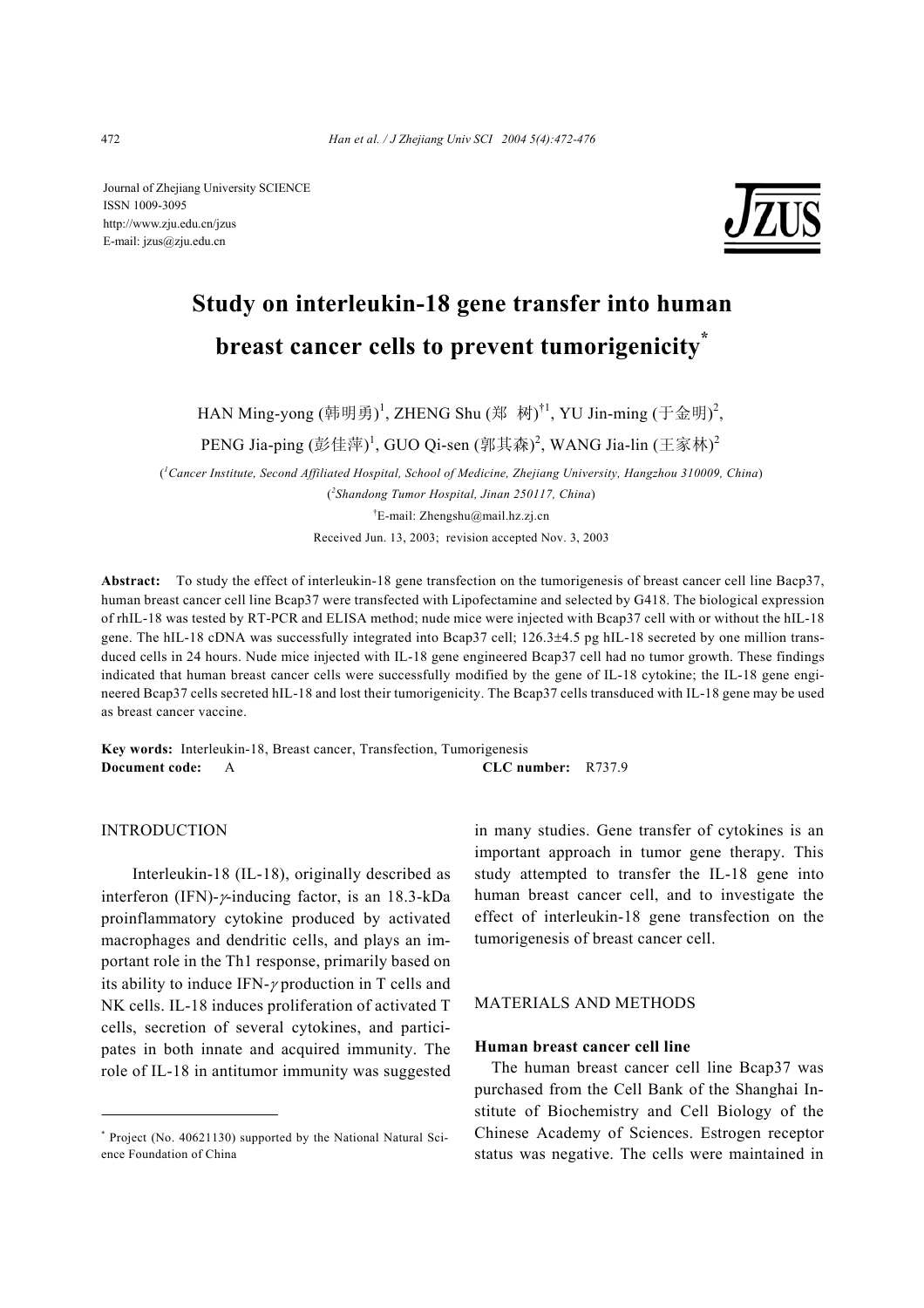RPMI-1640 medium containing 10% fetal bovine serum, 100 units per ml penicillin and 100 µg per ml streptomycin. After transfection, the cells were cultured in RPMI-1640 containing 10% fetal bovine serum and 300 µg per ml geneticin (G418, Sigma, St. Louis, MO, USA).

#### **Construction of pcDNA3.1-hIL-18**

The targeting plasmid pcDNA3.1-hIL-18 was constructed by inserting a 554 bp IL-18 cDNA into BamHI and XhoI restriction sites of multiple cloning region on pcDNA3.1 plasmid, driven by a CMV promoter with a neomycin gene. The sequences were confirmed by the automated sequencer (ABI 373, Perkin-Elmer Applied Biosystems Division, CA, USA0).

#### **Transfection**

Before transfection, plate Bcap37 cells in 24-well plate, the cells will be 90%−95% confluent at the time of transfection. Dilute DNA in 50 µl of RPMI-1640 medium without serum. Mix gently. Mix Lipofectamine<sup>TM</sup> 2000 gently before use, then dilute the appropriate amount in 50 µl of RPMI-1640 Medium (without serum). Mix gently and incubate for 5 minutes at room temperature. After the 5 minutes incubation, combine the diluted DNA with the diluted Lipofectamine<sup>TM</sup> 2000. Mix gently and incubate for 20 minutes at room temperature to allow the DNA-Lipofectamine<sup>TM</sup> 2000 complexes to form. Add the DNA-Lipofectamine<sup>TM</sup> 2000 complexes to each well. Mix gently by rocking the plate back and forth. Incubate the cells at 37 °C in a  $CO<sub>2</sub>$  incubator for 24 hours for transgene expression, then replaced growth medium. Add selective medium (G418) the following day. G418-resistant colonies were isolated after 2 weeks of selection.

# **Detection of the IL-18 cytokine mRNA in transduced cells**

The expression of IL-18 mRNA by Bcap37 cells before and after gene transfer were detected by reverse transcription polymerase chain reaction (RT-PCR). The RT-PCR process was as follows: mRNA was isolated by Tiozol, digested in Dnase I (GIBCO) for 1 hour to remove DNA, reverse transcripted into cDNA; after which reverse transcriptase was inactivated. DNA was amplified by PCR which consisted of 35 cycles including predenaturing at 94 °C for 4 min, denaturing for 1 min, annealing at 45 °C for 4 min and extending at 74 °C for 1 min. After 35 PCR cycles, it was reextended at 72 °C for 10 min. The RT-PCR product was detected by 3% agarose gel electrophoresis.

# **Human IL-18 Assay**

Supernatant from 1×106 unmodified and IL-18 modified Bcap37 cells was collected after 24 hours. IL-18 activity was measured using IL-18 ELISA kit (Biosouce International Inc., Camarillo, CA).

#### **In vivo animal studies**

Parental, vector control cells, and transduced Bcap37 cells were removed by trypsin and washed twice with PBS, suspended at 1×107 cells/ml in HBSS and then injected sc into the dorsal flank of the nude mice. Tumor incidence and growth were recorded weekly for 4 weeks. Tumor volume was determined by multiplying the length, width, and thickness of the mass measured with a caliper.

# **Statistical analysis**

The significance of differences in tumor takes was determined by the Sign test. A *P* value of <0.05 was considered significant.

# RESULTS

#### **In vitro characteristics of Bcap37 cell**

An hIL-18 expression plasmid, pcDNA3.1-IL-18, was constructed by using a eukaryotic expression vector containing a neomycin-resistance gene. Bcap37 cells were transfected with pcDNA3.1-IL-18 or pcDNA3.1 by lipofectaine2000 and selected by G418, We have investigated the morphology of Bcap37-IL-18, Bcap37-pCDNA3.1 and Bcap37, there were no significantly difference.

#### **Expression of IL-18 gene in transduced cells**

The RT-PCR results on IL-18 gene transduced Bcap37 cell showed that: The PCR product of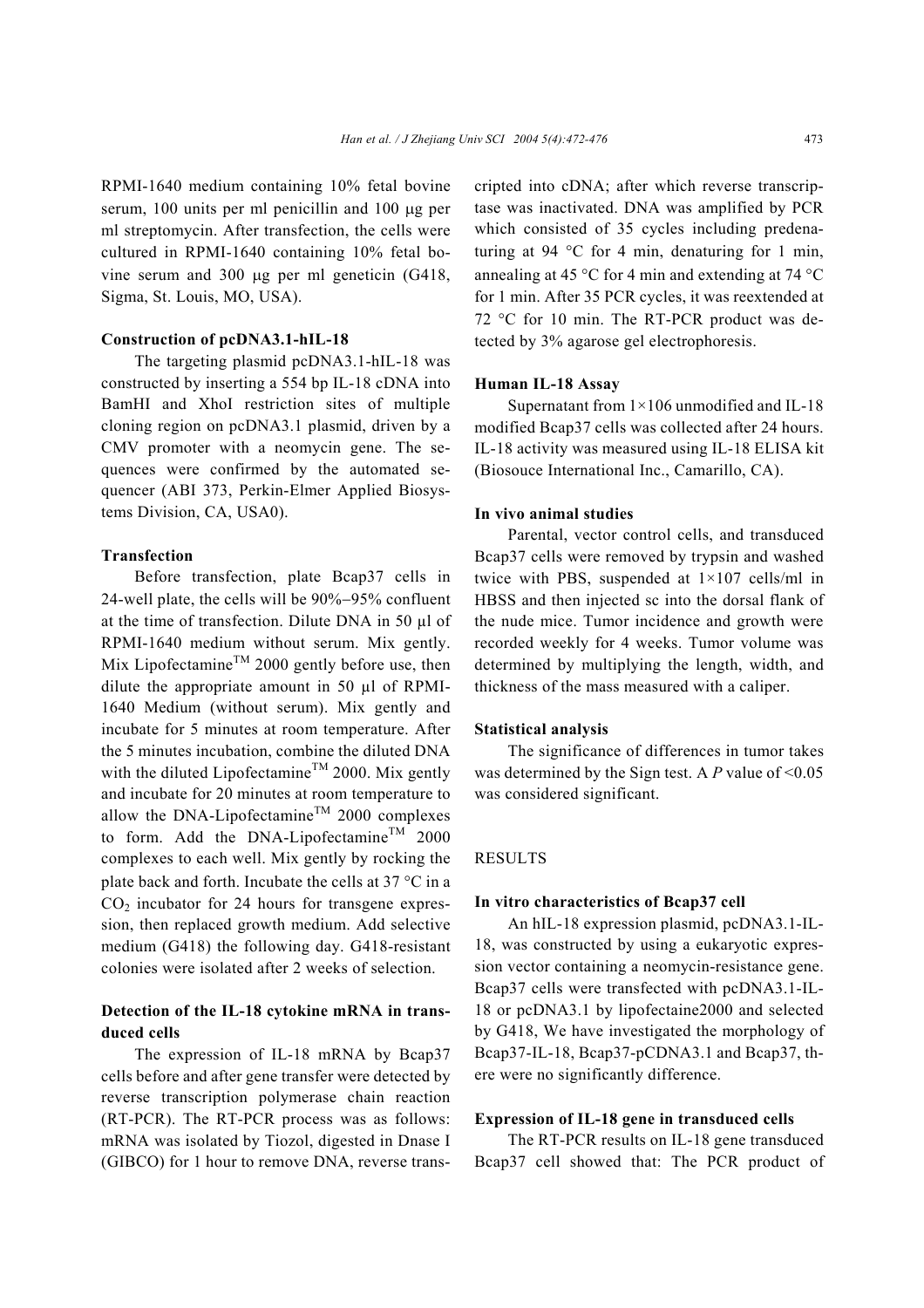Bcap37 cell colonies transfected with pCDNA3.1(+) -IL-18 was 570 bp. Nontransfected Bcap37 cell and the cell transfected with control vector did not express IL-18 mRNA (Fig.1).



**Fig.1 The results of RT-PCR** 

1,2: The Bcap37 cell colonies transfected with pCDNA3.1(+) vector; 3,4,5,6: The Bcap37 cell colonies transfected with pCDNA3.1(+)-IL-18; 7,8: The parental Bcap37 cell colonies

# **IL-18 ELISA assay**

ELISA analysis showed that the IL-18 secretion rates of the 9 transfected Bcap37 cell lines ranged from 60.39 pg to 182.7 pg/24h. It was 126.3±4.5 pg hIL-18 in average secreted by one million transduced cells in 24 hours.

# **Tumorigenicity of transduced cells in nude mice**

Parental Bcap37 cells have been shown to consistently form tumor in nude mice when injected into dorsal flank. Like parental Bcap37 cells, pcDNA3.1 vector control cells can also form tumor in nude mice. Nude mice injected with Bcap37-IL-18 did not form tumor. There was no significant difference in the rate of tumorigenicity between parental Bcap37 cells and pcDNA3.1 vector control cells (Table 1).

**Table 1 Tumorigenicity of transduced cells in nude mice**

| Target cell           |                 | No. of animals de-<br>veloping tumors/total<br>animals |
|-----------------------|-----------------|--------------------------------------------------------|
| Bcap37                |                 | 5/5                                                    |
| Bcap37-pcDNA3.1       | 10 <sup>7</sup> | 5/5                                                    |
| Bcap37-pcDNA3.1-IL-18 | $10^{7}$        | 0/5                                                    |

# DISSCUSION

IL-18, formerly called interferon- $\lambda$  (IFN- $\lambda$ ) inducing factor (IGIF), is recently discovered cytokine that plays an important role in the Th1 response, primarily by its ability to induce IFN- $\lambda$ production in T cells and natural killer (NK) cells (Okamura *et al*., 1995a; Robinson *et al.*, 1997). IL-18 is produced by Kupffer cells, activated macrophages, keratinocytes, and intestinal epithelial cells (Pages *et al.*, 1999). Numerous investigations revealed importance of IL-18 as a Th1 cytokine, especially in cooperation with IL-12, in antitumor immunity (Okamura *et al.*, 1995a; Okamoto *et al.*, 1999). At the tumor site, locally decreased IFN production after decreased or abolished IL-18 production was correlated with an unfavorable outcome for patients with colon carcinoma (Dao *et al.*, 1998). IL-18 stimulates NK cells, T cells, B cells, and cells of the monocyte lineage to express IFN-γ at high levels (Okamura *et al.*, 1995b). Furthermore, IL-18 plays an important role in T-cell proliferation, CTL activation, and enhancement of NK cell activity primarily through the Fas-FasL mechanism (Hashimoto *et al.*, 1999). Systemic administration of rIL-18 is associated with significant in vivo antitumor effects that seem to be primarily mediated by enhanced NK activity (Ushio *et al.*, 1996; Osaki *et al.*, 1998). Recent studies, including one using IL-18-deficient mice, support the no- tion that IL-18 plays an important role in the development of cellar immunity (TH1 response) following administration of antigen (Micallef *et al.*, 1997a; Takeda *et al.*, 1998). This suggests that IL-18 has an important role in local antitumor immune responses.

Many studies revealed that tumor cells transduced with cytokine genes showed increased immunogenicity and decreased tumorigenicity, and that tumor vaccine prepared with tumor cells transfected with cytokine genes could induce potent antitumor cellular immunity (Robinson *et al.*, 1997). IL-18 exhibits antitumor activity in various tumor models. IL-18 induced the sequential activation of NK cells and CTL to protect syngeneic mice from transplantation with Meth A sarcoma (Micallef *et*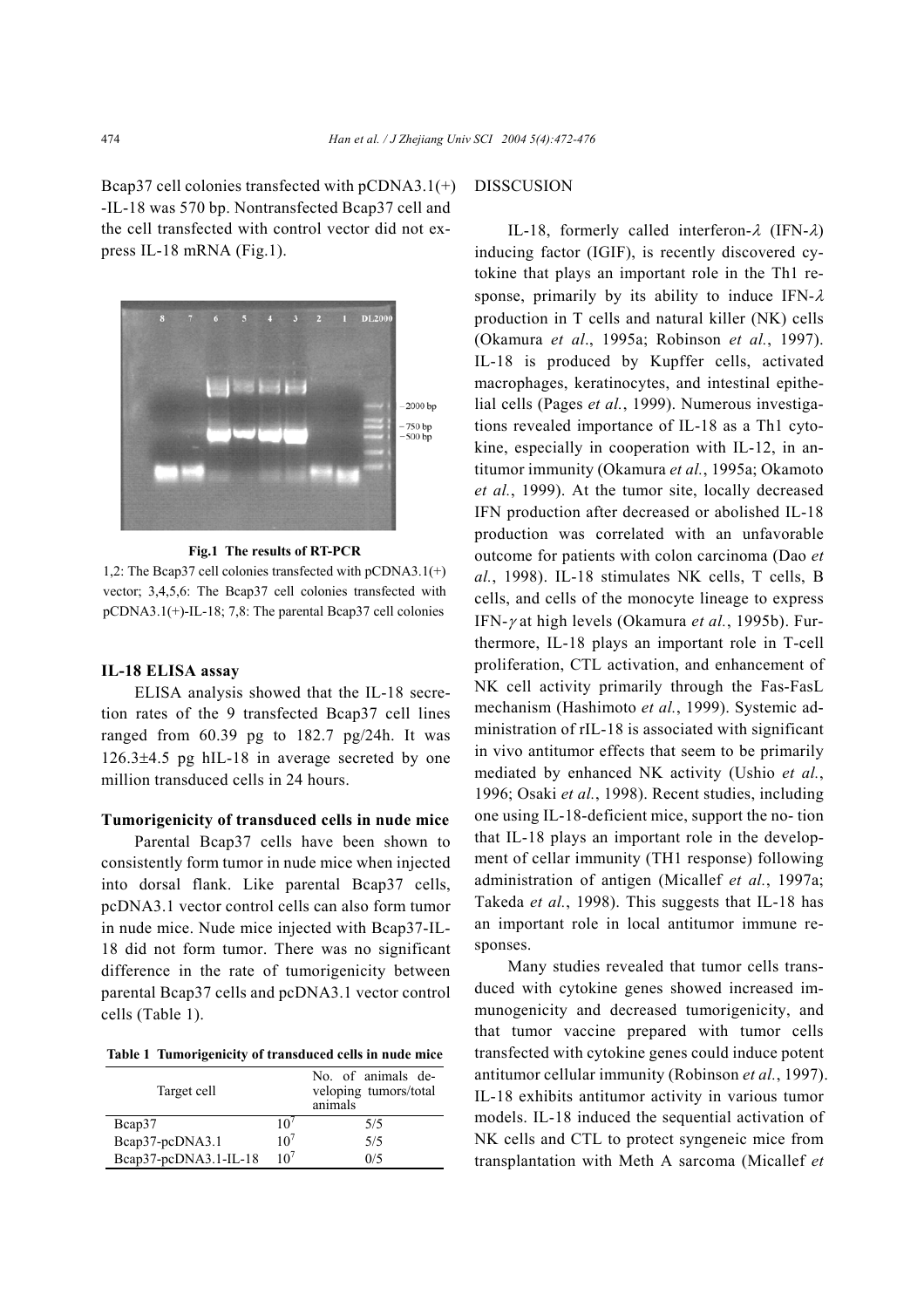*al.*, 1997b). Protective immunity was induced by the immunization with colon carcinoma cells genetically modified to express IL-18. Colon 26 cells transduced with the IL-18 gene (colon 26/IL-18) could not form subcutaneous tumors in immunocompetent mice, and the mice became resistant to rechallenge with wild-type colon 26 cells (Tasaki *et al.*, 2000).

In this study, human breast cancer cells were genetically modified by transferring the gene of IL-18 cytokine into the cells by Lipofectamine. An hIL-18 expression plasmid, pcDNA3.1-hIL-18, was constructed by using an eukaryotic expression vector containing a neomycin. The RT-PCR results showed: In IL-18 gene transfected Bcap37 cell, the PCR product was 516 bp. Nontransfected Bcap37 cell and the cell transfected with control vector did not express IL-18 mRNA. ELISA analysis showed that the IL-18 secretion rates ranged from 60.39 pg to 182.7 pg/24 h for the 9 transfected Bcap37 cell lines. In average, 126.3±4.5 pg hIL-18 was secreted by one million transduced cells in 24 hours. These results showed that the hIL-18 cDNA was successfully integrated into Bcap37 cell and could secret hIL-18 cytokine. Parental Bcap37 cells have been shown to consistently form tumor in nude mice. When injected into the dorsal flank, pcDNA 3.1 vector control cells, just like parental Bcap37 cells, can form tumor in nude mice. Nude mice injected with Bcap37-IL-18 did not form tumor. There was no significant difference in the rate of tumorigenicity between parental Bcap37 cells and pcDNA 3.1 vector control cells. The IL-18 gene engineered Bcap37 cell line lost tumorigenicity. The Bcap37 cells transduced with IL-18 gene may be used as breast cancer vaccine.

#### **CONCLUSIONS**

All of these findings indicated that human breast cancer cells were successfully modified by the gene of IL-18 cytokine. The IL-18 gene engineered Bcap37 cells can secreted hIL-18 and lose their tumorigenicity. The Bcap37 cells transduced with IL-18 gene may be used as breast cancer vaccine.

#### **References**

- Dao, T., Mehal, W.Z., Crispe, I.N., 1998. IL-18 augmens perforin-dependent cytotoxicity of liver NK-T cells. *J. Immnol*, **61**:2217-2222.
- Hashimoto, W., Oksaki, T., Okamura, H., Robbins, P.D., Kurimoto, M., Nagata, S., Lotze, M.T, Tahara, H., 1999. Differential antitumor effects of administration of rIL-18 or RIL-12 are mediated primarily by Fas-Fas Ligand- and perforin-induced tumor apoptosis, respectively. *J. Immunol*, **163**:583-589.
- Micallef, M.J., Tanimoto, T., Kohno, K., Ikeda, M., Kurimoto, M., 1997a. Interleukin 18 induces the sequential activation of natural killer cells and cytotoxic T lymphocytes to protect syngeneic mice from transplantation with Meth A sarcoma. *Cancer Res*., **57**:4557- 4563.
- Micallef, M.J., Yoshida, K., Kawai, S., Hanaya, T., Kohno, K., Arai, S., Tanimoto, T., Torigoe, K., Fujii, M., Ikeda, M., Kurimoto, M., 1997b. In vivo antitunor effects of murine IFN-γ-inducing factor/interleukin-18 in mice bearing syngeneic Meth A sarcoma malignant ascites. *Cancer Immunol. Immunother*, **43**:361-367.
- Okamoto, I., Kohno, K., Tanimoto, T., Ikegami, H., Kurimoto, M., 1999. Development of CD8+ effector T cells is differentially regulated by IL-18 and IL-12. *J. Immunol*, **162**:3202-3211.
- Okamura, H., Nagata, K., Komatsu, T., Nukata, Y., Tanabe, F., Akita, K., Torigoe, K., Okura, T., Fukuda, S., Kurimoto, M., 1995a. A novel costimulatory factor for  $\gamma$ interferon induction found in the livers of mice causes endotoxic shock. *Infect. Immun.*, **63**:3966-3972.
- Okamura, H., Tsutsi, H., Komatsus, T., Yutsudo, M., Hakura, A., Tanimoto, T., Torigoe, K., Okura, T., Nukada, Y., Hattori, K., 1995b. Cloning of a new cytokine that induces IFN-gamma production by T cells. *Nature*, **378**:88-91.
- Osaki, T., Peron, J.M., Cai, Q., Okamura, H., Robbins, P.D., Kurimoto, M., Lotze, M.T., Tahara, H., 1998. IFN-<sup>γ</sup> -inducing factor/IL-18 administration mediates IFN-γand IL-12-independent antitumor effects. *J. Immunol*, **160**:1742-1749.
- Osaki, T., Hashimoto, W., Gambotto, A., Okamura, H., Robbins, P.D., Kurimoto, M., Lotze, M.T., Tahara, H., 1999. Potent antitumor effects mediated by local expression of the mature form of the IFN-γ-inducing factor, interleukin-18 (IL-18). *Gene Ther*, **6**:808-815.
- Pages, F., Berger, A., Henglein, B., Piqueras, B., Danel, C., Zinzindahooouse, F., Thiounn, N., Cagnenc, P.H., Fridman, W.H., 1999. Modulation of interleukin-18 expression expression in human colon carcinoma: consequence for tumor immune surveillance. *Int J Cancer*, **84**(3):13962-13966.
- Robinson, D., Shibuya, K., Mui, A., Zonin, F., Murphy, E., Sana, T., Hartley, S.B., Menon, S., Kastelein, R., Ba-